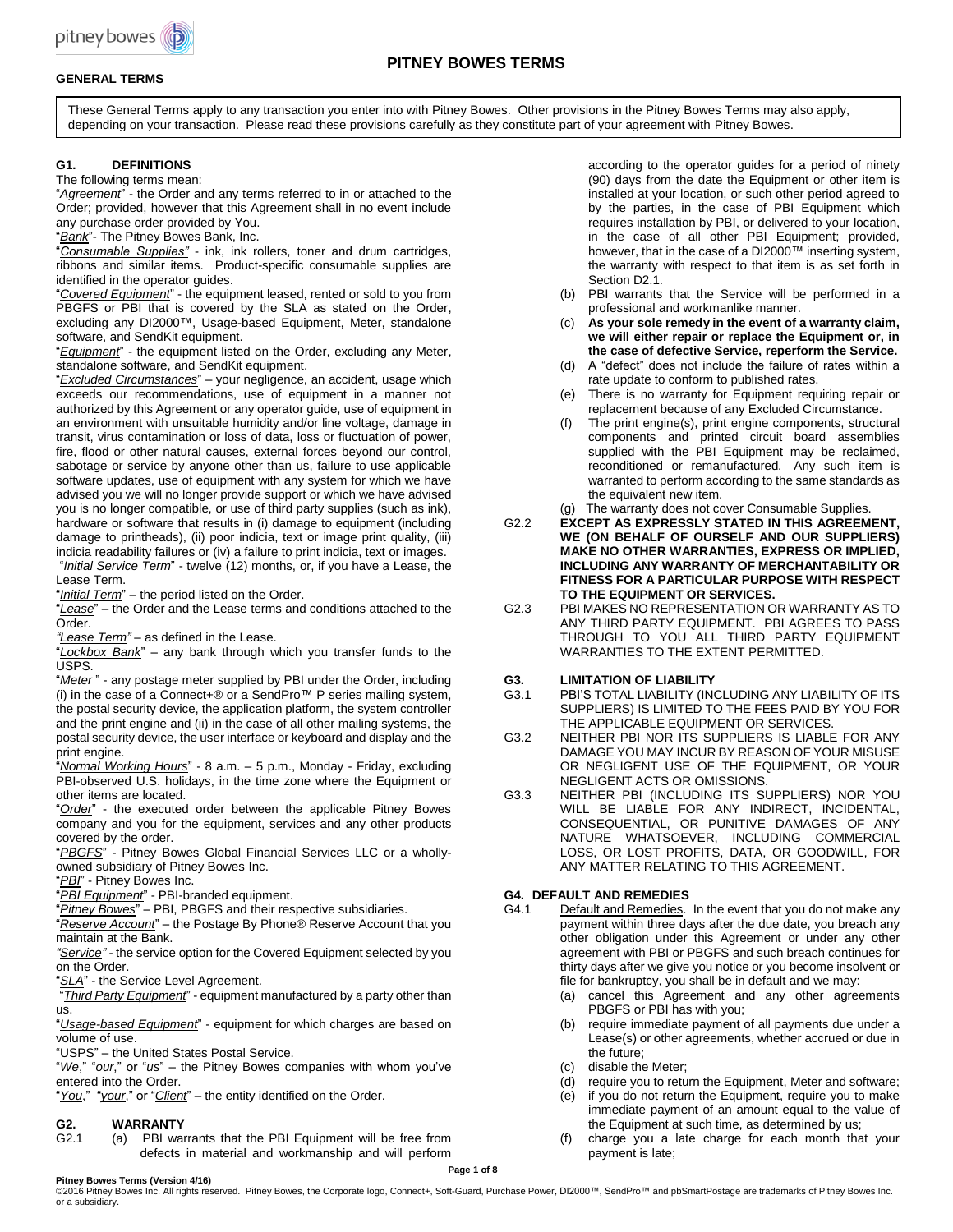- (g) charge you interest on any late payment from its due date until paid in full at the lesser of 18% per year or the maximum rate allowed by law;
- (h) charge you a check return fee for payments made by you with insufficient funds; and
- pursue any other remedy, including repossessing the Equipment and Meter without notice to you. To the extent permitted by law, you waive any notice of our repossession or disposition of the Equipment or Meter. By repossessing the Equipment or Meter, we are not waiving our right to collect the balance due.
- G4.2 Enforcing Our Rights. You agree to pay all our costs, including attorneys' fees, in enforcing our rights under this Agreement.
- G4.3 Suspension of Services. PBI may suspend any services during any period in which your account is more than thirty (30) days past due.

# **G5. TAXES**

You agree to pay Pitney Bowes for all sales, use, property or other taxes (excluding taxes on or measured by net income) related to the Lease and/or rental agreement and related payments or services, the Equipment, Equipment location, Meter and Meter location. With respect to property and similar taxes, Pitney Bowes will determine the amount of such taxes to be charged to you based on its reasonable valuation of the Equipment or of the Meter, taking into consideration applicable tax rates and depreciation. You agree to pay a tax administrative charge to be determined by Pitney Bowes without reference to the tax charged or services performed; such fee and charge not to exceed in the aggregate \$35 for each year for each Lease schedule or rental agreement.

**G6. EMBEDDED SOFTWARE AND SUBSCRIPTION SERVICES** Embedded Software. Our Equipment may contain embedded

software. You agree that: (i) PBI and its licensors own the copyrights and other intellectual property in and to the embedded software; (ii) you are licensed only to use the embedded software with our Equipment in which the embedded software resides; (iii) you will not copy, modify, decompile, or otherwise attempt to unbundle, reverse engineer or create derivative works of the embedded software, except as permitted by applicable law; (iv) you will not distribute or otherwise disclose the embedded software (or any portion thereof) to any other person; and (v) you may not export the embedded software in contravention of applicable export control laws. The embedded software contains third party software, which, notwithstanding the above, is subject to any terms that accompany such third party software. Technical support for any embedded software will be furnished in accordance with the SLA covering the Equipment in which such software is embedded.

G6.2 Subscription Services. We may offer certain on-demand services to you on a subscription basis as indicated in the applicable Order. Upon payment of any applicable subscription fees, we grant you a non-exclusive, non-transferable license to access and use the subscription services for the term set forth in the Order for your internal business purposes only. You may not provide access to the subscription services to any third party, or use the subscription services on behalf of any third party absent our written consent. You will comply with all applicable laws, rules and regulations governing your use of the subscription services, including any data protection or privacy laws. You will not use the services to send or store infringing, obscene, threatening or unlawful material or disrupt the use by others of the subscription services, network service or network equipment, and you will not reverse engineer, decompile or disassemble the subscription services. If the subscription services you purchased come with their own terms of use, your use of those subscription services will be governed by those terms.

# **LEASE TERMS AND CONDITIONS**

The following provisions apply whenever you lease Equipment from PBGFS

# **L1. PROVIDER OF LEASING SERVICES**

PBI is the manufacturer of the Equipment. PBGFS, a whollyowned subsidiary of PBI, provides you with the leasing services.

# **L2. AGREEMENT**

- L2.1 You are leasing the Equipment listed on the Order.
- L2.2 **You may not cancel this Lease for any reason. All payment obligations are unconditional.**

Maintenance and technical support for any on-demand services will be provided in accordance with a separate agreement covering the same.

# **G7. INTERNET ACCESS POINT**

The internet connectivity for the Equipment or Meter may use an internet access point (e.g., wireless router) provided by us. You may only use this access point for connectivity between the Equipment or Meter and the internet and for no other purpose. You agree to pay all costs associated with use of the access point in violation of this restriction.

## **G8. Security Interest**

You grant us a purchase money security interest in the Equipment and in any and all replacements and substitutions, as well as in any proceeds from the sale of the Equipment, for the purpose of securing payment of any balance due. We have the right to recover the Equipment if you have not paid for it. We may file a copy of this Agreement as a financing statement with the appropriate State authorities.

# **G9. EXPORT LAWS**

You agree: (i) to comply with all applicable U.S. export control laws and regulations; (ii) not to export, re-export, or transfer any products and technologies received in an Order to any destination or to any person if this would be prohibited by any U.S. law or regulation or by any U.S. Government entity or agency; and (iii) to immediately notify us in writing if you or one of your affiliates is or becomes listed in any Denied Parties List or if your export privileges or the export privileges of any of your affiliates are denied, suspended or revoked by any U.S. Government entity or agency.

# **G10. MISCELLANEOUS**

- Use of Equipment. You agree to use the Equipment and Meter only for business or commercial purposes, and not for personal, family, or household purposes.
- G10.2 Force Majeure. We are not responsible for any delay or failure to perform resulting from causes beyond our control.
- G10.3 Assignment. You may not assign this Agreement without our prior written consent, which shall not be unreasonably withheld. Any assignment without our consent is void.
- G10.4 No Right to Setoff. Payments are not subject to setoff or reduction.
- G10.5 Legal Action. ANY LEGAL ACTION YOU FILE AGAINST US MUST BE STARTED WITHIN ONE (1) YEAR AFTER THE EVENT GIVING RISE TO YOUR CLAIM. YOU WAIVE ANY RIGHT TO TRIAL BY JURY IN ANY ACTION ARISING OUT OF THIS AGREEMENT.
- G10.6 Merger; Amendment; Severability. This Agreement incorporates all of the terms agreed by both parties and can only be changed by written agreement. You may use a purchase order to offer to obtain Equipment or services but none of its provisions will modify or supersede these provisions unless we expressly agree in writing. If one or more provisions of this Agreement are deemed to be invalid or unenforceable, the remaining provisions will not be affected.
- G10.7 Survival. Our respective rights and obligations under Section G3 (Limitation of Liability), G4 (Default and Remedies) and G5 (Taxes) survive termination of this Agreement.
- G10.8 Electronic Delivery. Pitney Bowes may deliver any notice and other communication to you under this Agreement by email via the email address that is then on file for you. You consent to the delivery of any such notice and other communication via email.
- G10.9 Choice of Law. This Agreement shall be governed and construed in accordance with the laws of the State of Delaware without regard to its conflicts of laws principles.
	- L2.3 You authorize us to file a Uniform Commercial Code financing statement naming you as debtor/lessee with respect to the Equipment.

# **L3. PAYMENT TERMS**

L3.1 We will invoice you quarterly in advance for all payments on the Order, except as provided in the Order or in any statement of work attached to the Order (each such payment a "Periodic

**Pitney Bowes Terms (Version 4/16)** ©2016 Pitney Bowes Inc. All rights reserved. Pitney Bowes, the Corporate logo, Connect+, Soft-Guard, Purchase Power, DI2000™, SendPro™ and pbSmartPostage are trademarks of Pitney Bowes Inc. or a subsidiary.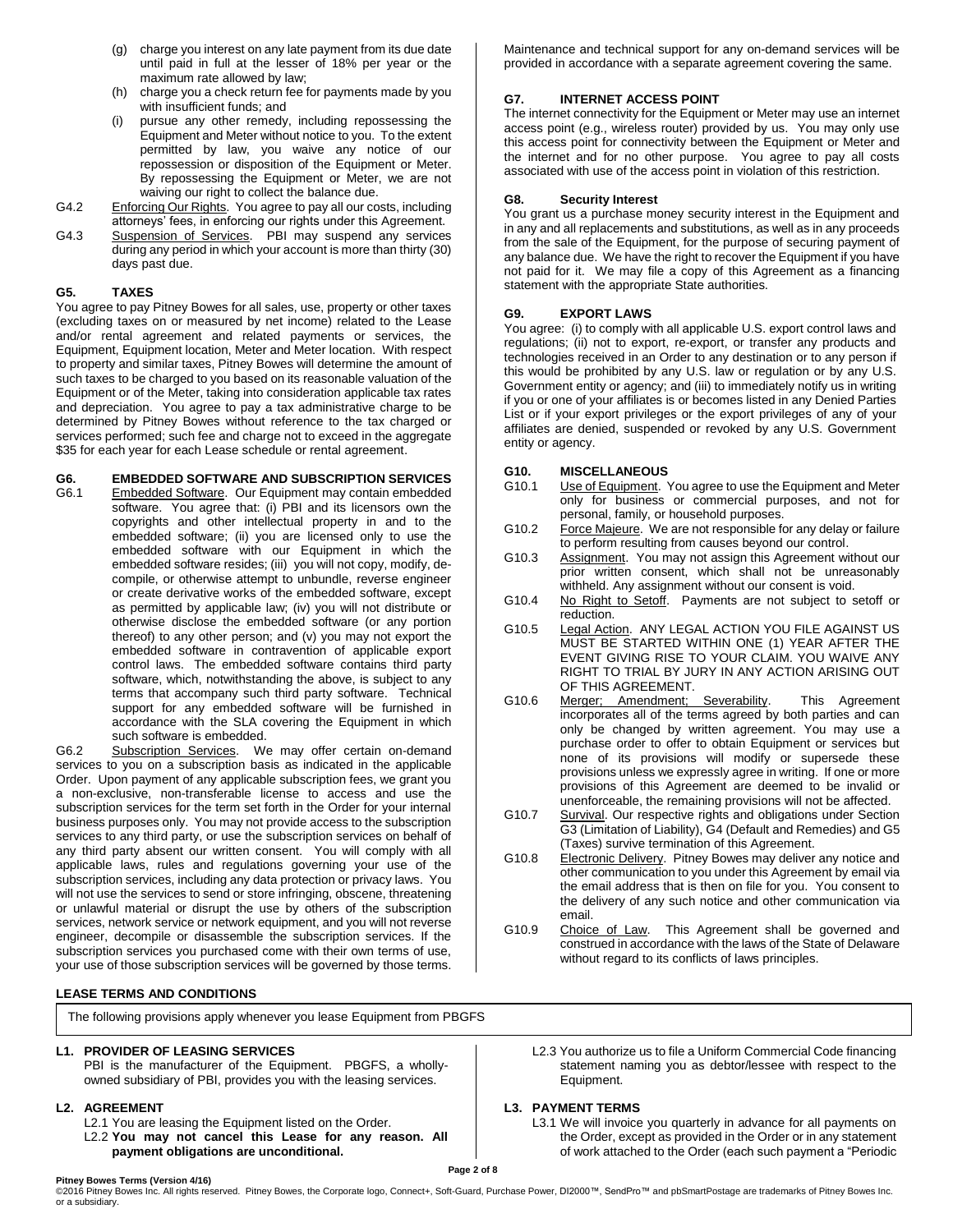Payment"). You will make each Peroiodic Payment by the due date shown on our invoice.

- L3.2 Your Periodic Payment may include a one-time origination fee, amounts carried over from a previous unexpired lease, software license and maintenance fees and other charges.
- L3.3 Any Meter rental fees and SLA fees (collectively "PBI Payments"), will be included with your Periodic Payment and begin with the start of the Lease Term (as defined below). After the Initial Term, your Periodic Payment will increase if your PBI Payments increase.

#### **L4. EQUIPMENT OWNERSHIP**

We own the Equipment. PBI owns any Meter. Except as stated in Section L6, you will not have the right to become the owner of the Equipment at the end of this Agreement.

#### **L5. LEASE TERM**

The "Lease Term" is the number of months stated on the Order. The Lease Term will commence on the date the Equipment is shipped, if we do not install the Equipment. If we install the Equipment, the Lease Term will commence on the installation date.

#### **L6. END OF LEASE OPTIONS**

L6.1 During the 90 days before your Lease ends, you may, if not in default, select one of the following options:

- (a) enter into a new lease with us;
- 
- (b) purchase the Equipment "as is, where is" for fair market value; or
- (c) return the Equipment and Meter in its original condition, reasonable wear and tear excepted, and pay us our then applicable processing fee (including any applicable equipment return fee). If you return the Equipment and Meter, you will, as specified by us, either properly pack and return them to us in the return box and with the shipping label provided by us or furnish them to such service carrier as we specify to pick up and ship them to us.
- L6.2 If you do not select one of the options in Section L6.1, you will be deemed to have agreed to enter into successive 12-month annual extensions of the term of this Agreement. You may choose to cancel the automatic extensions by giving us written notice between 120 days and 30 days before the Lease expires (unless the law requires the period to be shorter). Upon cancellation, you agree to either return all items pursuant to Section L6.1(c) or purchase the Equipment.

#### **L7. WARRANTY AND LIMITATION OF LIABILITY**

- L7.1 PBI PROVIDES YOU WITH THE LIMITED WARRANTY IN SECTION G2.
- L7.2 PBGFS MAKES NO WARRANTIES, EXPRESS OR IMPLIED, INCLUDING ANY WARRANTY OF MERCHANTABILITY, FITNESS FOR A PARTICULAR PURPOSE, OR FREEDOM FROM INTERFERENCE OR INFRINGEMENT.
- L7.3 WE ARE NOT LIABLE FOR ANY LOSS, DAMAGE (INCLUDING INCIDENTAL, CONSEQUENTIAL OR PUNITIVE DAMAGES), OR EXPENSE CAUSED DIRECTLY OR INDIRECTLY BY THE EQUIPMENT.

#### **L8. EQUIPMENT OBLIGATIONS**

L8.1 Condition and Repairs. You will keep the Equipment free from liens and in good repair, condition, and working order.

- L8.2 Inspection. We may inspect the Equipment and related maintenance records.
- L8.3 Location. You may not move the Equipment from the location specified on the Order without our prior written consent.

#### **L9. RISK OF LOSS AND VALUEMAX® PROGRAM** L9.1 Risk of Loss.

- (a) You bear the entire risk of loss to the Equipment from the date of shipment by us until the Equipment is returned to, and received by, us, regardless of cause, ordinary wear and tear excepted ("Loss").
- (b) No Loss will relieve you of any of your obligations under this Lease. You must immediately notify us in writing of any Loss.
- (c) To protect the Equipment from loss, you will either (i) keep the Equipment insured against Loss for its full replacement value under a comprehensive policy of insurance or other arrangement with an insurer of your choice, provided that it is reasonably satisfactory to us ("Insurance") or (ii) be enrolled in PBGFS' ValueMAX program described in Section L9.1(d).
- (d) YOU MUST CALL US AT 1-800-732-7222 AND PROVIDE US WITH EVIDENCE OF INSURANCE. If you do not provide evidence of Insurance and have not previously enrolled in our equipment replacement program (ValueMAX), we may include the Equipment in the ValueMAX program and charge you a fee, which we will include as an additional charge on your invoice.
- (e) We will provide written notice reminding you of your Insurance obligations described above in Section L9.1(c).
- (f) If the Equipment is included in the ValueMAX program and any damage or destruction to the Equipment occurs (other than from your gross negligence or willful misconduct, which is not covered by ValueMAX), we will (unless you are in default) repair or replace the Equipment.
- (g) We are not liable to you if we terminate the ValueMAX program. By providing the ValueMAX program we are not offering or selling you insurance; accordingly, regulatory agencies have not reviewed this Lease, this program or its associated fees, nor are they overseeing our financial condition.

# **L10. MISCELLANEOUS**

- L10.1 If more than one lessee is named in this Lease, liability is joint and several.
- L10.2 You, and any guarantor signing the Order or any documents executed in connection with this Lease, agree to furnish us financial information upon request. Each of these persons authorizes us to obtain credit reports on them now and in the future.
- L10.3 YOU MAY NOT ASSIGN OR SUBLET THE EQUIPMENT, THE METER OR THIS AGREEMENT WITHOUT OUR PRIOR WRITTEN CONSENT, WHICH WILL NOT BE UNREASONABLY WITHHELD. ANY ASSIGNMENT WITHOUT OUR CONSENT IS VOID.
- L10.4 We may sell, or assign all or any part of this Lease or the Equipment. Any sale or assignment will not affect your rights or obligations under this Agreement.
- L10.5 We will provide you with a welcome letter by email.

# **SERVICE LEVEL AGREEMENT**

The following provisions describe SLA options that PBI offers on Covered Equipment. The option you select will be listed on the Order. If you are acquiring software which is not embedded in Equipment, a separate Software License and Maintenance Agreement will cover software maintenance and will be (i) provided at the time of installation, (ii) attached to the Order or (iii) incorporated into the Order by reference. A separate maintenance agreement will cover maintenance on Usage-based Equipment and will be attached to the Order if you are acquiring Usage-based Equipment.

# **S1. SERVICE LEVEL OPTIONS**

**Pitney Bowes Terms (Version 4/16)**

**Page 3 of 8**

©2016 Pitney Bowes Inc. All rights reserved. Pitney Bowes, the Corporate logo, Connect+, Soft-Guard, Purchase Power, DI2000™, SendPro™ and pbSmartPostage are trademarks of Pitney Bowes Inc. or a subsidiary.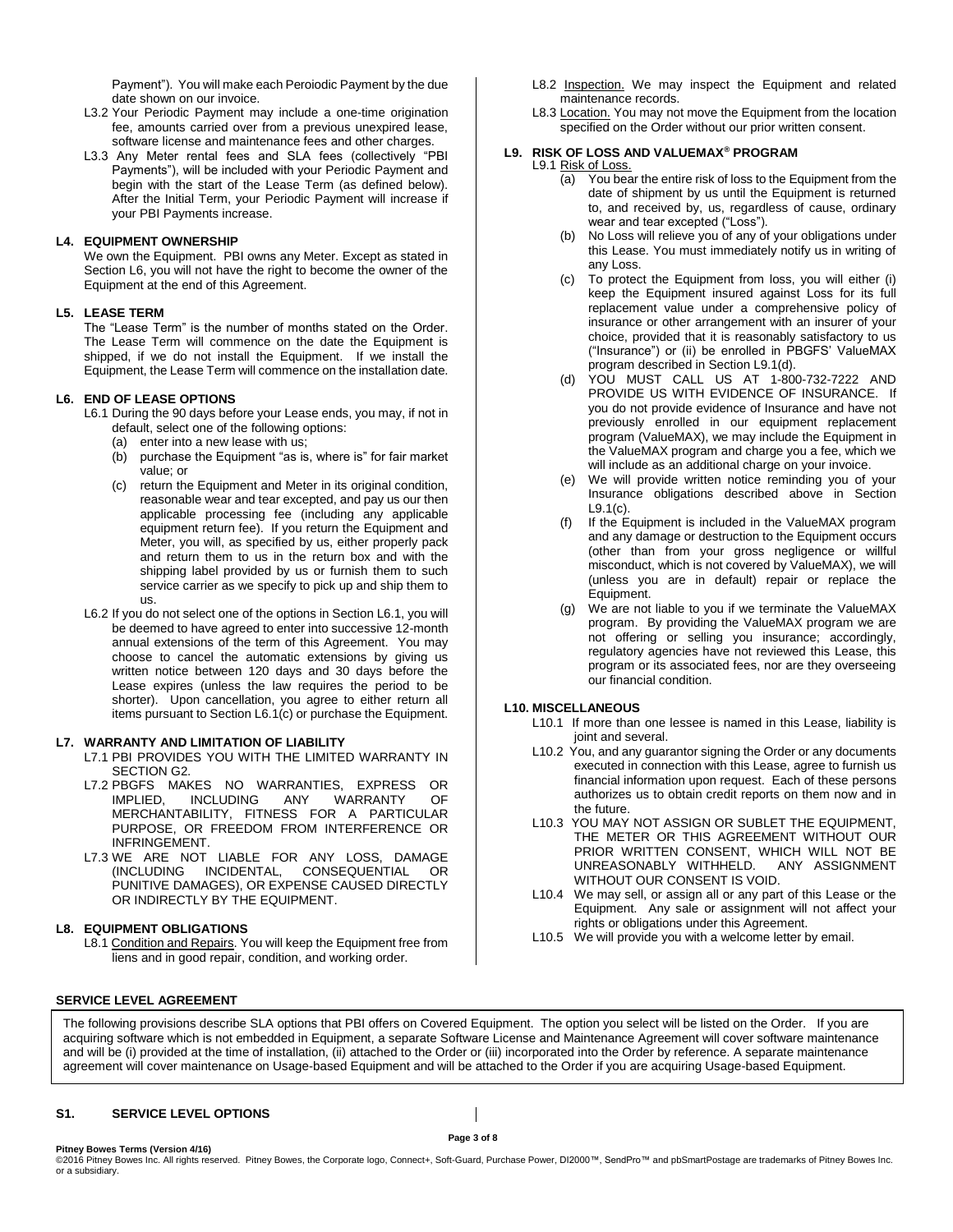The following describes the maintenance provided by PBI for the Covered Equipment.

#### S1.1 Standard SLA

- (a) *General*. Under this option, PBI will provide at its option either repair or replacement services for the Covered Equipment during the Initial Service Term or any Renewal Service Term (as defined in Section S3.2) (the "Service Term"). You are also entitled to two preventative maintenance service calls per calendar year. PBI will notify you when preventative maintenance is due or you can request preventative maintenance service.
- (b) *Replacement Service*.
	- (i) If PBI determines that replacement is necessary, PBI will, at no additional cost, promptly ship new, reconditioned, or remanufactured equipment of the same or a functionally equivalent model to replace the affected Covered Equipment.
	- (ii) Unless PBI instructs you otherwise, within five (5) days of receiving the replacement equipment, you must pack the Covered Equipment to be replaced in the shipping carton that contained the replacement equipment, place the pre-paid return address label on the carton, and return it to PBI.
	- (iii) You are responsible for Covered Equipment until PBI receives it.
- (c) *Repair Service*.
	- (i) If your Covered Equipment needs repair, PBI may provide repair by remote access, diagnostics and service and/or by on-site repair service.
	- (ii) Repair service is provided only for damage resulting from normal wear and tear. Repair service may include the use of new, reconditioned, or remanufactured parts and assemblies.
	- (iii) PBI will provide parts or assemblies for discontinued equipment (or equipment not marketed as new) only if available.
	- (iv) If PBI deems it necessary, PBI will dispatch a service technician to arrive at your location for onsite service. You will not incur hourly charges unless service is performed outside Normal Working Hours, which will be done only with your consent.
- (d) *Additional Covered Items*. PBI will provide printheads for Covered Equipment without additional charge, except for printheads which need to be replaced as a result of any Excluded Circumstance.

## S1.2 Performance SLA

- (a) *General*. Under this option, PBI will provide the following support to all clients who are eligible to receive Performance SLA in accordance with PBI's policies and who have elected this option:
	- (i) All coverage provided under Standard SLA.
	- (ii) Quarterly performance reports made available on MyAccount at [www.pb.com.](http://www.pb.com/)
	- (iii) One two hour application consultation for your mailing and shipping needs.
	- (iv) Admission for one person to a PBI mail management seminar.
- (b) *Response Time Commitment*.
	- (1) If PBI determines that on-site service is necessary, PBI will use commercially reasonable efforts to have a service technician on-site (during Normal Working Hours only) within 4 hours or 8 hours, as specified on the Order, after PBI has determined that it cannot resolve the issue remotely (the "Response Time Commitment").
	- (2) The Response Time Commitment relates solely to the arrival of a technician at your location; it is not a guaranteed resolution of the problem within the Response Time Commitment period, nor does it guarantee that all parts necessary to make a repair will be on-site within this time frame.
	- (3) The Response Time Commitment does not apply to Service designated as service by replacement, relocation services, software maintenance, preventative maintenance, operator training, or

other services not essential to repair the Covered Equipment.

- (4) If the Covered Equipment is moved from its original location, PBI may, at its option, remove the Response Time Commitment. If this happens, you will receive Standard SLA and we will adjust the SLA charges payable by you appropriately.
- (c) *Liquidated Damages for Failure to Meet Response Time Commitment*.
	- (1) PBI agrees that if it does not meet the Response Time Commitment, PBI will provide you with a credit equal to the difference between the cost of Standard SLA and Performance SLA for three (3) months.
	- You must use a credit request form to request a credit. You may obtain a credit form from your service technician or by calling the Customer Care Center. The credits are limited to credits for four (4) failures to meet the Response Time Commitment in any twelve (12) month period during the Service Term. **These remedies are your sole remedy for PBI's failure to meet the Response Time Commitment**.

# **S2. SLA FEES**

- S2.1 You will pay the SLA fees for the Initial Service Term and any Renewal Service Term(s).
- S2.2 We may, after the Initial Service Term, increase SLA fees which will be reflected on your invoice.
- S2.3 If the service technician provides service for repairs caused by any Excluded Circumstance, PBI will charge you for the service at PBI's current hourly rates and for any required parts.

# **S3. SERVICE TERM**

- S3.1 *Term*. PBI will provide you with Service for the Initial Service Term and any Renewal Service Terms.<br>RENEWAL SERVICE TER
- S3.2 *RENEWAL SERVICE TERM(S)*. SERVICE AUTOMATICALLY RENEWS FOR CONSECUTIVE ONE (1) YEAR TERMS (EACH, A "RENEWAL SERVICE TERM"), UNLESS:
	- (a) YOU TERMINATE SERVICE UNDER SECTION S3.3; OR
	- (b) THE LEASE EXPIRES OR IS TERMINATED (IN WHICH CASE, THE SERVICE TERM WILL TERMINATE ON THE SAME DAY AS THE LEASE); OR
	- (c) THE RENEWAL IS PROHIBITED BY APPLICABLE LAW.
- S3.3 *Ending Your Service*.
	- (a) If you do not wish to renew Service, you must deliver a written notice (the "Termination Notice") at least sixty (60) days prior to the renewal of the term to us at 2225 America Drive, Neenah, WI 54956. Your Termination Notice must include your customer account number or CAN and lease number (if applicable).
		- (b) PBI reserves the right not to renew your SLA for any reason.
- S3.4 *Service Changes*.
	- (a) PBI may modify its Service by giving written notice to you (a "Service Change Notice"), which will state whether the change is material.
	- (b) After receiving a Service Change Notice, if the change is material, you may terminate Service as described in Section S3.3 above.

## **S4. EQUIPMENT COVERAGE**

You cannot elect to have Service apply to some but not all of the items of Equipment.

## **S5. ADDITIONAL SERVICE TERMS**

These terms apply to all Service options:

- (a) *Limitations*. Service does not include services and repairs that are made necessary due to any Excluded Circumstance.
- (b) *Additional Exclusions*. Service excludes the supply of postal and carrier rate changes and Consumable Supplies.
- (c) *Replacement Equipment*.
	- (i) If you replace any of your Covered Equipment during the Service Term, and the replacement Equipment qualifies for Services, PBI will automatically enroll you for

**Page 4 of 8**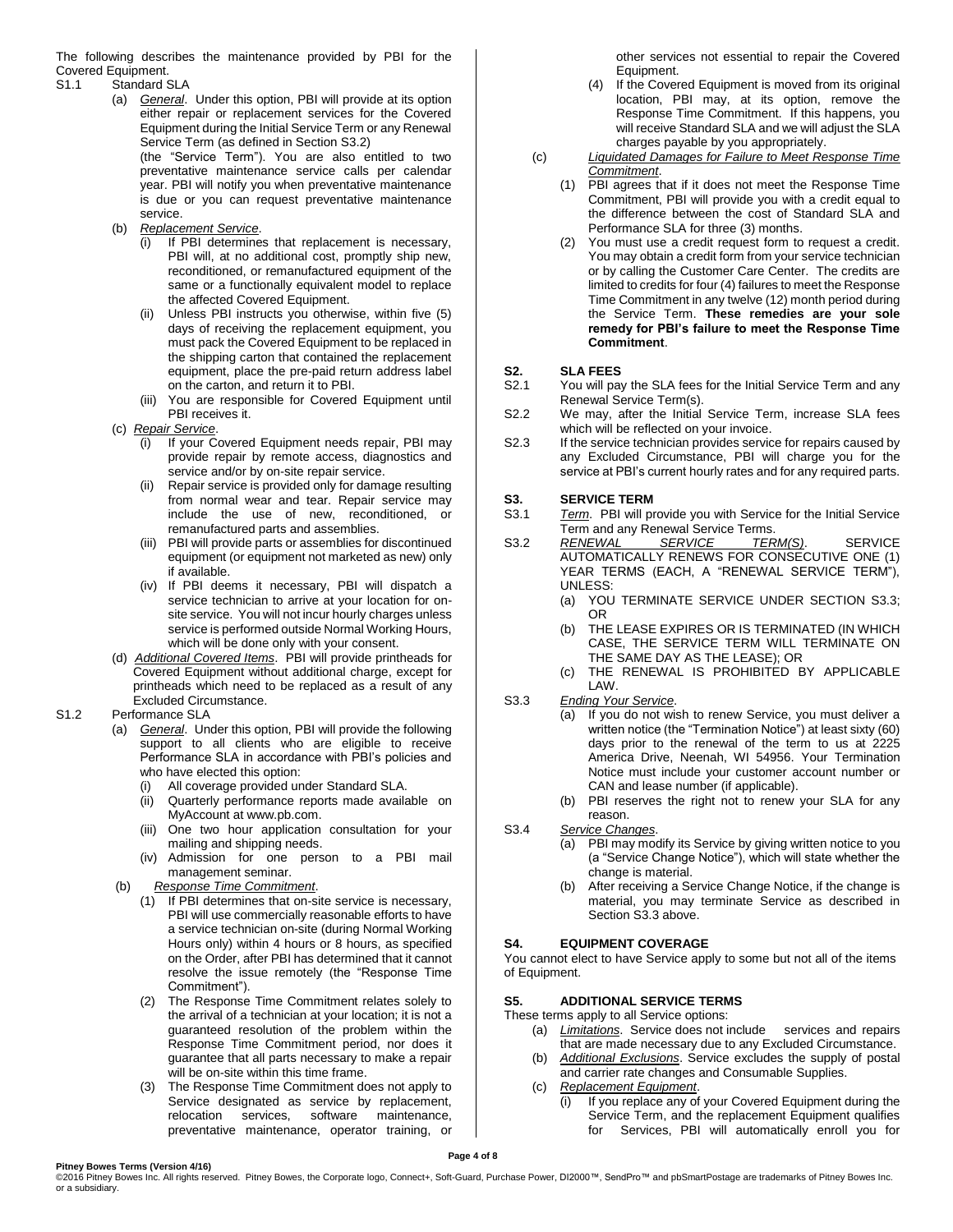maintenance coverage on the new Equipment at PBI's then current annual rates.

- (ii) If you acquire an attachment, or add a unit, to your Covered Equipment, PBI will provide coverage for any qualifying attachment or unit and adjust your rate accordingly.
- (iii) If you choose not to continue coverage on the replacement Equipment, attachment or unit, you may cancel Service for the item within thirty (30) days of the

## **EQUIPMENT AND POSTAGE METER RENTAL TERMS AND CONDITIONS**

The following provisions apply whenever you rent a Meter or Equipment from Pitney Bowes.

## **R1. EQUIPMENT/METER RENTAL**

## R1.1 *Fees*.

- (a) If you are not leasing the Equipment and paying for it in your lease payment to PBGFS, we will invoice you the Equipment and Meter rental ("rental") fees listed on the Order.
- (b) After the Initial Term, we may increase the rental fees upon 30 days' prior written notice.
- (c) When you receive notice of an increase, you may terminate your rental only as of the date the increase becomes effective.
- R1.2 *Postage*.
	- (a) You may transfer funds to the Bank for deposit into your Reserve Account or you may transfer funds to the USPS<br>through a Lockbox Bank. See the "USPS through a Lockbox Bank. Acknowledgment of Deposit" below for more information.
	- (b) Until the end of the Initial Term, we may charge you a fee of up to \$15.00 for refilling your postage. After the Initial Term, we may increase postage refill fees upon 30 days prior written notice.
	- (c) If you participate in any PBI, PBGFS, or Bank postage advance programs (such as Purchase Power® ), we will advance payment on your behalf to the USPS, subject to repayment by you under the terms of the postage advance program and billed separately from your rental fees.

#### R1.3 *Meter Repair or Replacement*.

If the Meter malfunctions or fails due to reasons other than an Excluded Circumstance, we will repair or replace the Meter.

#### R1.4 *Terms of Use; Federal Regulations*.

- (a) You may use the Meter solely for the purpose of processing your mail, provided that you are authorized by the USPS to use the Meter, and that you comply with (i) this Agreement, (ii) any operator guide and (iii) all USPS regulations.
- (b) You agree to use only attachments or printing devices authorized by us.
- (c) You must receive our written consent before moving the Equipment or Meter to a different location.
- (d) Federal regulations require that we own the Meter.
- (e) Tampering with or misusing the Meter is a violation of federal law.
- (f) Activities of the USPS including the payment of refunds for postage by the USPS to clients will be made in accordance with the current Domestic Mail Manual.
- (g) If the Meter is used in any unlawful scheme, or is not used for any consecutive 12 month period, or if you take the Meter or allow the Meter to be taken outside the United States without proper written permission of USPS Headquarters, or if you otherwise fail to abide by the postal regulations and this Agreement regarding care and use of the Meter, then this Agreement and any related Meter rental may be revoked. You acknowledge that any use of this Meter that fraudulently deprives the USPS of revenue can cause you to be subject to civil and criminal penalties applicable to fraud and/or false claims against the United States. The submission of a false or fraudulent statement can result in imprisonment of up to 5 years and fines of up to \$10,000 (18 U.S.C. 1001) and a civil penalty of up to \$5,000 plus an assessment of twice the amount falsely claimed (3 U.S.C. 3802). The mailing of matter

bearing a fraudulent postage meter imprint is an example of a violation of these statutes.

- (h) You are responsible for immediately reporting (within 72 hours or less) the theft or loss of the Meter to us. Failure to comply with this notification provision in a timely manner may result in the denial of refund of any funds remaining on the Meter at the time of loss or theft.
- (i) You understand that the rules and regulations regarding the use of this Meter as documented in the Domestic Mail Manual may be updated from time to time by the USPS and it is your obligation to comply with any rules and regulations regarding its use.
- R1.5 *Rate Updates and Soft-Guard® Program*.
	- (a) Your Meter or Equipment may require periodic rate updates that you will obtain under our Soft-Guard program.
	- (b) Under the Soft-Guard program, we will provide up to 6 rate updates during each 12 month period following the date of installation of the Equipment.
	- (c) We will provide rate updates only if required due to a postal or carrier change in rate, service, ZIP Code™ or zone change.
	- (d) The Soft-Guard program does not cover any change in rates due to custom rate changes, new classes of carrier service, or a change in ZIP Code or zone due to equipment relocation.
	- (e) If you have received the maximum number of rate updates under the Soft-Guard program, you will be billed separately for any additional rate update we provide.
	- We will not be responsible for any losses arising out of or resulting from the failure of rating or software downloads to conform to published rates.

#### R1.6 *Collection of Information*.

- (a) You authorize us to access and download information from your Meter. We may disclose this information to the USPS or other authorized governmental entity.
- (b) We will not share with any third parties (except the USPS or other governmental entity) individually identifiable information that we obtain about you in this manner unless required to by law or court order.
- (c) We may elect to share aggregate data about our clients' postage usage with third parties.
- R1.7 *Meter Care and Risk of Loss*.
	- (a) You agree to take proper care of the Meter(s) as stated in this Agreement and any user documentation.
	- (b) You assume all risk of loss or damage to the Meter(s) while you have possession.

## **R2. VALUE BASED SERVICES**

Value Based Services include services such as USPS® e-Return Receipt and USPS® Confirmation Services.

- R2.1 *Fees*.
	- (a) Any fees charged by the USPS for any Value Based Service you purchase are payable by you in the same way that you pay for postage.
	- (b) The USPS is solely responsible for its services.
	- (c) We are not responsible for any malfunctions of any part of the communication link connecting the Meter with the USPS data system.
- R2.2 *Ending the Value Based Services*. We have the right to terminate the Value Based Services if the USPS discontinues offering the service or you breach your obligations under this

date of your initial invoice for the item from PBI. If you cancel, any further maintenance or repair services on the Equipment, attachment or unit will be subject to PBI's current rates.

(d) *Rental Equipment.* With respect to Equipment which is rented, the Standard SLA will apply at no additional charge.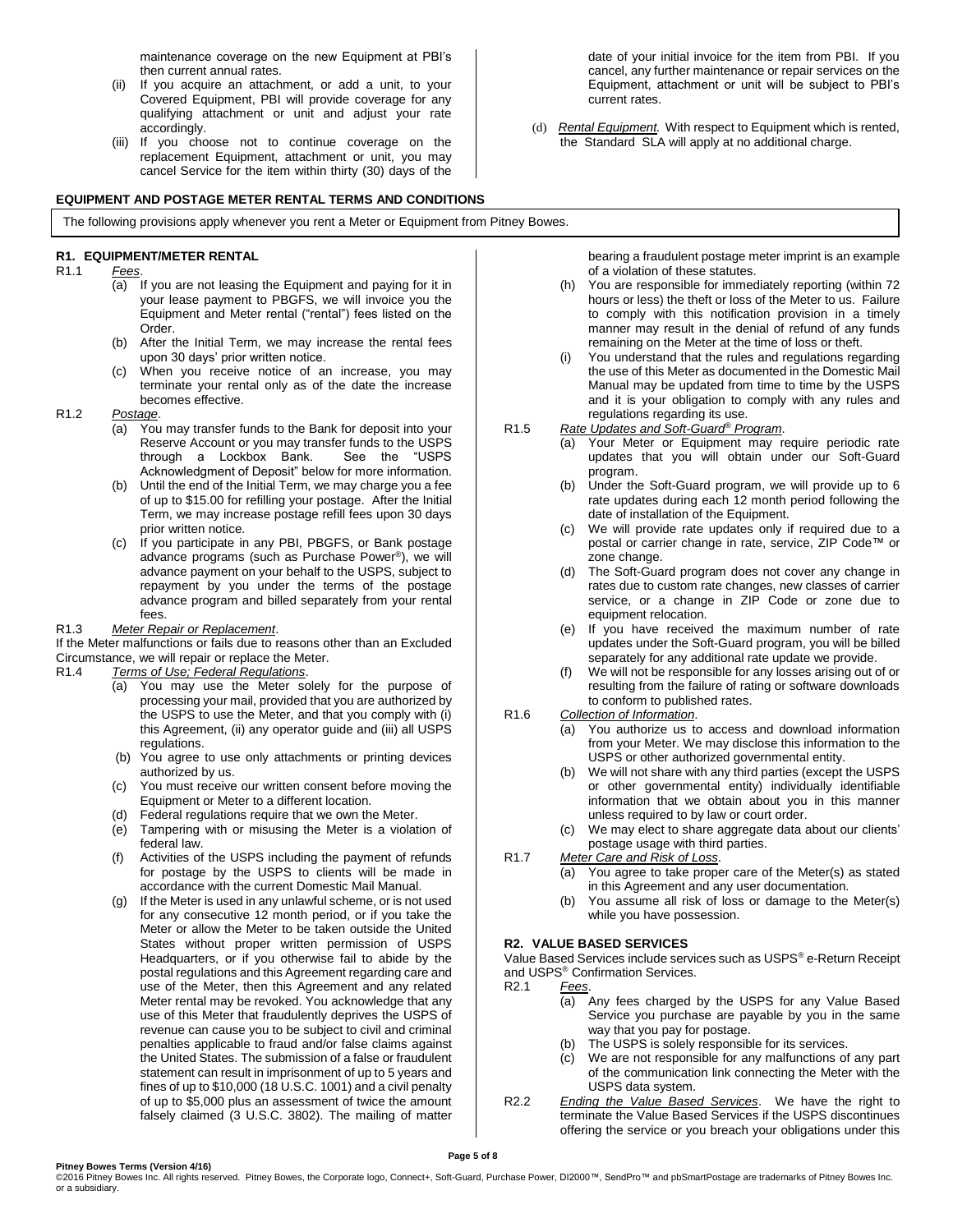Agreement and fail to cure the breach within thirty (30) days after you have been notified in writing.

# **UNITED STATES POSTAL SERVICE ACKNOWLEDGMENT OF DEPOSIT**

UI.1 In connection with your use of a Postage Evidencing System as defined in the Code of Federal Regulations ("CFR"), you may transfer funds to the USPS through a Lockbox Bank for the purpose of prepayment of postage on Postage Evidencing Systems, generating evidence of postage, both PC Postage and meters (a "Deposit"), or you may transfer funds to the Bank for deposit into your Reserve Account .

UI.2 To the extent you deposit funds in advance of the use of any evidence of postage, you may make Deposits in the Lockbox Bank account identified as "United States Postal Service CMRS-PB" or make deposits in your Reserve Account, in either case through electronic means, including Automated Clearinghouse Transfers. The USPS may, at its discretion, designate itself or a successor as recipient of Deposits made by you to the Lockbox Bank account described above.

UI.3 Any deposit made by you in your Reserve Account is subject to the Postage By Phone® Reserve Account – Agreement and Disclosure Statement governing your Reserve Account.

UI.4 Any Deposit made by you in the Lockbox Bank account shall be credited by the USPS only for the payment of evidence of postage. Such Deposits may be commingled with Deposits of other clients. You shall not receive or be entitled to any interest or other income earned on such Deposits.

UI.5 The USPS will provide a refund to you for the remaining account balances of Deposits held by the USPS. These refunds are provided in

# **PURCHASE POWER® TERMS AND CONDITIONS**

accordance with the rules and regulations governing deposit of funds for evidence of postage, published in the CFR.

UI.6 The Lockbox Bank, which shall collect funds on behalf of the USPS, shall provide PBI, on each business day, information as to the amount of each Deposit made to the USPS by you, so that PBI can update its records.

UI.7 PBI may deposit funds on your behalf. The USPS will make no advances of funds to you. Any relationship concerning advances of funds is between you and PBI, PBGFS and/or the Bank.

UI.8 You acknowledge that the terms of this Acknowledgement may be changed, modified, or revoked by the USPS, with appropriate notice.

UI.9 Postal Regulations governing the deposit of funds are published in the CFR or its successor. You acknowledge that you shall be subject to all applicable rules, regulations, and orders of the USPS, including future changes to such rules, regulations, and orders, and such additional terms and conditions as may be determined in accordance with applicable law. The USPS rules, regulations, and orders shall prevail in the event of any conflict with any other terms and conditions applicable to any Deposit.

The following provisions apply to the Purchase Power Program (the "Program"). Additionally, you will receive from us a set of more specific provisions within thirty (30) days of the date of this Agreement.

P1.1 *General.* (a) In order to participate in the Program, you must provide the information described in Section P1.8. (b) The Purchase Power credit line is a product of the Bank and is not available to individuals for personal, family, or household purposes.

P1.2 *Account Charges*. (a) Your Purchase Power account (the "Account") will be charged for the amount of postage, products, and services requested and the related fees, if applicable. (b) Unless prohibited by law, you agree to pay the fees and charges of which the Bank has given you notice, including those relating to: (i) transaction fees, if applicable; (ii) if transaction fees are inapplicable, overage fees; (iii) your failure to pay in a timely manner; (iv) your exceeding your credit line; and (v) fees attributable to the return of any checks.

P1.3 *Billing, Payments, and Collection*. (a) You will receive a billing statement for each billing cycle in which you have activity on the Account. The Bank may deliver any statement electronically to the email address that is then on file for you. (b) Payments are due by the due date shown on your billing statement. (c) You may pay the entire balance due or a portion of the balance, provided that you pay at least the minimum payment shown on the statement. In the event of a partial payment, you will be responsible for the unpaid balance.<br>P1.4 Deferred Payment Terms. (a)

**Deferred Payment Terms.** (a) By using the Program, you agree that whenever there is an unpaid balance outstanding on the Account which is not paid in full by the due date shown on your billing statement, the Bank will charge you, and you will pay, interest on the unpaid balance of the Account from time to time, for each day from the date the transaction is posted to the Account until the date the unpaid balance is paid in full, at a variable rate equal to the Annual Percentage Rate applicable to the Account from time to time. (b) (i) The Annual Percentage Rate applicable to the Account will be: the greater of (a) 22% and (b) the sum of the highest "Prime Rate" published in the "Money Rates" section of *The Wall Street Journal* on the last business day of the month and the margin set forth below (the sum of the margin and the Prime Rate is herein called the "Floating Rate"). (ii) The Annual Percentage Rate will be adjusted on a monthly basis based on any fluctuation in the Floating Rate, if applicable. (iii) Any change in the Annual Percentage Rate based on the calculation described in this section will become effective on the first day of your next billing cycle. (iv) The margin which will be added to the Prime Rate to determine the Floating Rate will be 14.75% (using the Prime Rate in effect as of March

31, 2013, the daily periodic rate would be .049315% and the corresponding annual percentage rate would be 18.00%). (v) The Account balance that is subject to a finance charge each day will include (a) outstanding balances, minus any payments and credits received by the Bank on the Account that day, and (b) unpaid interest, fees, and other charges on the Account. (vi) The Bank will charge a minimum finance charge of \$1.00 in any billing cycle if the finance charge as calculated above is less than \$1.00. (vii) Each payment that you make will be applied to reduce the outstanding balance of the Account and replenish your available credit line. (viii) The Bank may refuse to extend further credit if the amount of a requested charge plus your existing balance exceeds your credit limit.

P1.5 *Account Cancellation and Suspension*. (a) The Bank may at any time close or suspend the Account, and may refuse to allow further charges to the Account. (b) Cancellation or suspension will not affect your obligation to pay any amounts you owe.<br>P1.6 Amendments; Electronic Delivery;

Amendments; Electronic Delivery; Termination. (a) The Bank can amend any of the provisions and terms related to the Program at any time by written notice to you (including by electronic notice via the email address that is then on file for you). You are consenting to electronic delivery of any amendments to the Program terms. (b) Each time you use the Program, you are signifying your acceptance of the terms then in effect. (c) An amendment becomes effective on the date stated in the notice and will apply to any outstanding balance on the Account. (d) The Bank may terminate the Program at any time and will notify you in the event of any termination. (e) Any outstanding obligation will survive termination of the Program.

P1.7 *Governing Law.* The Program and any advances are governed by and construed in accordance with the laws of the State of Utah and applicable federal law.

P1.8 *USA PATRIOT Act*. (a) Federal law requires financial institutions to obtain, verify and record information that identifies each person who opens an account. (b) The Bank asks that you provide identifying information, including your address and taxpayer identification number. (c) The Bank may also ask for additional identifying information, where appropriate, including asking that your representative who is opening the Account provide his/her name, address, date of birth, driver's license and/or other documents and information that will allow the Bank to identify him/her.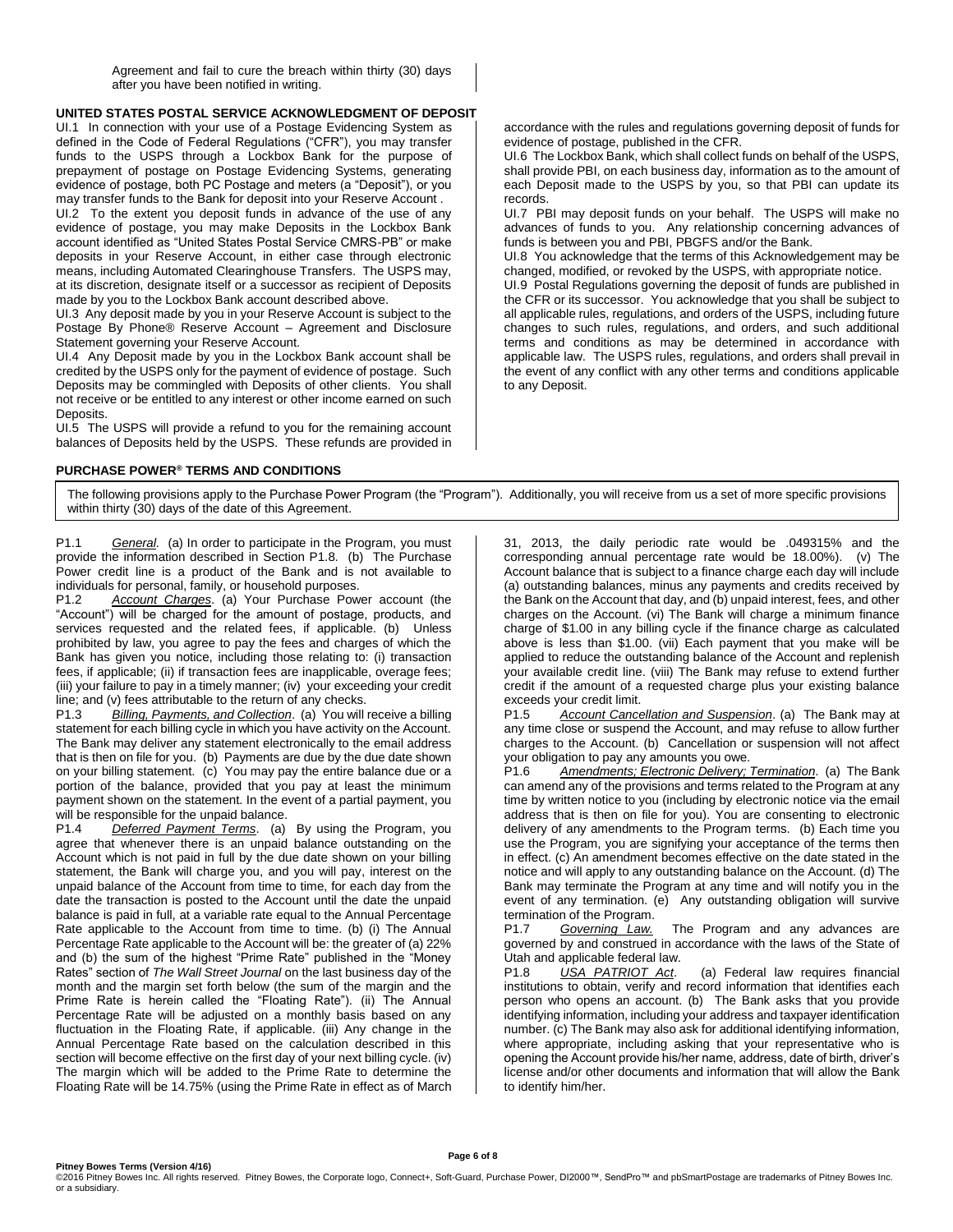#### **PBSMARTPOSTAGE™ TERMS AND CONDITIONS**

If you have ordered pbSmartPostage™, your use of that product will be subject to the Terms of Use which are available at [www.pbsmartpostage.com/terms](http://www.pbsmartpostage.com/terms) and which are incorporated by reference.

#### **SHIP A PACKAGE TERMS AND CONDITIONS**

If you have ordered Ship A Package, your use of that product will be subject to the Terms of Use which are available at <http://www.pitneybowes.com/us/license-terms-of-use/ship-a-package-terms-and-conditions.html> and which are incorporated by reference.

#### **RELAY™ COMMUNICATIONS HUB TERMS AND CONDITIONS**

If you have ordered services under the Relay™ Communications Hub, your use of that product will be subject to the Relay™ Communications Hub Terms which are available at<http://www.pitneybowes.com/us/license-terms-of-use/relay> and which are incorporated by reference.

## **SENDPRO™ TERMS AND CONDITIONS**

If you are acquiring a SendPro subscription: (i) without SendKit equipment, your Terms Of Use are available at [http://www.pitneybowes.com/us/license-terms-of-use/sendpro-subscription.html;](http://www.pitneybowes.com/us/license-terms-of-use/sendpro-subscription.html) and (ii) with SendKit equipment, your Terms Of Use are available a[t http://www.pitneybowes.com/us/license-terms-of-use/sendpro-term.html.](http://www.pitneybowes.com/us/license-terms-of-use/sendpro-term.html)

#### **DI2000™ TERMS AND CONDITIONS**

The following provisions apply when you buy, lease or rent the DI2000™ inserting system (the "System").

#### **D1. SYSTEM FEES**

D1.1 System Fees. If you are not leasing the System or remitting lease payments to PBGFS, we will invoice you the System fees listed on the Order. You agree to provide accurate information about base and measured usage rates to us. If the information is not accurate, we reserve the right to estimate such usage and make adjustments based on actual usage on your next invoice.

D1.2 Volume Overage Fees. We will invoice you for additional fees that result from annual cycle volume overages according to the maximum number of annual cycles per System as noted on the Order. The overage rate for the System will be set forth in your maintenance agreement. The number of annual cycles is determined by measuring complete cycles and not individual page counts.

## **D2. SYSTEM MAINTENANCE SERVICES**

a. Repair Service. If we determine that repair service is necessary, we may provide repair by remote access, diagnostics and coordinated remote service, or by on-site repair service. If the System is under warranty, and we need to take the System back to its facility, PBI will be responsible for all transportation costs. Repair service is provided only for damage resulting from normal wear and tear. Repair service may include the use of new, reconditioned, or remanufactured parts and assemblies. We will provide parts or assemblies for discontinued Equipment (or Equipment not marketed as new) only if available. Lubricants and other materials needed to service the Equipment, except consumable supplies, are provided without additional charge. Not included as normal wear is coverage for repairs made necessary due to Excluded Circumstances. If off site service is not successful, then a customer service representative will be sent to your location. No hourly charges will be incurred for on site or off site service unless such service is performed outside Normal Working Hours.

b. System Maintenance Fees. If the Order specifies the purchase of maintenance services, you will pay the fees for the Initial Service Term, and any Renewal Service Term (as defined below), upon receipt of our invoice. If you are leasing, the fees will be incorporated into your payment cycle. The fees will be reviewed on an annual basis, and we will notify you in writing of any price increase not less than thirty (30) days prior to the beginning of the Renewal Service Term. Upon receipt of such notice, you will have thirty (30) days to reject such increase. If such increase is rejected, the parties will have thirty (30) days from the date of rejection to mutually agree upon a price for the upcoming year. In the event that such negotiation period expires without agreement and PBI is still providing services to you, you will be responsible for paying the monthly fee to PBI at the new price until resolution is achieved. In the event there is no agreement as to price, we will terminate maintenance services. Notwithstanding anything to the contrary

herein, we will not be obligated to provide any maintenance services before receiving full payment of any applicable invoice.

c. Replacement System. If you want to replace any of the Equipment comprising the System or have additional equipment which will become part of the System, adjustments will be made by mutual agreement. If you do not want to continue coverage on new replacement equipment, any further maintenance services will be subject to PBI's then-current rates.

Customer Self-Service Maintenance. NOTWITHSTANDING ANYTHING TO THE CONTRARY HEREIN, WE WILL NOT IN ANY EVENT BE LIABLE FOR ANY CLAIMS OF ANY KIND, ASSERTED BY YOU OR ANY THIRD PARTY, CAUSED BY THE REMOVAL, MODIFICATION, FAILURE TO MAINTAIN OR BY-PASSING OF BUILT-IN SAFETY FEATURES BY YOU.

e. Support Services. If you request that we provide services such as installation, maintenance, training, consulting, systems integration and data conversion or other similar support services ("Support Services"), charges for such services are in addition to the price of the System, unless otherwise specified in the Order. Your obligation to pay for Support Services is a binding obligation and will survive any termination of this Agreement for whatever reason.

# **D3. SYSTEM MAINTENANCE TERM**

a. Term. We will provide you with maintenance services for the System as identified on the Order during the Initial Service Term and any Renewal Service Term.

b. RENEWAL SERVICE TERM(S). MAINTENANCE SERVICE AUTOMATICALLY RENEWS FOR CONSECUTIVE ONE (1) YEAR TERMS (EACH, A "RENEWAL SERVICE TERM"), UNLESS: (a) YOU TERMINATE MAINTENANCE SERVICE AS SPECIFIED IN SECTION D3(c) BELOW AT LEAST SIXTY (60) DAYS PRIOR TO THE RENEWAL OF THE TERM; OR (b) YOUR LEASE EXPIRES OR IS TERMINATED (IN WHICH CASE, THE MAINTENANCE SERVICE WILL TERMINATE ON THE SAME DAY AS THE LEASE); OR (c) THE RENEWAL IS PROHIBITED BY APPLICABLE LAW.

c. Ending Your Maintenance Service. If you do not wish to renew maintenance service, you must deliver a written notice (including your account number) (the "Termination Notice") by Certified Mail™ to the address listed in section S3.3 above. Your Termination Notice must include your customer account number and lease number (if applicable), and is effective ten (10) business days after PBI receives it. PBI reserves the right not to renew your maintenance service any time and for any reason. In the event YOU elect to terminate Maintenance Services without cause prior to the expiration of the THEN APPLICABLE service TERM, no pro-rata refund will be provided, even if any prepaid hours of service have not yet been performed by US.

**D4. WARRANTIES; LIMITATION OF LIABILITY**